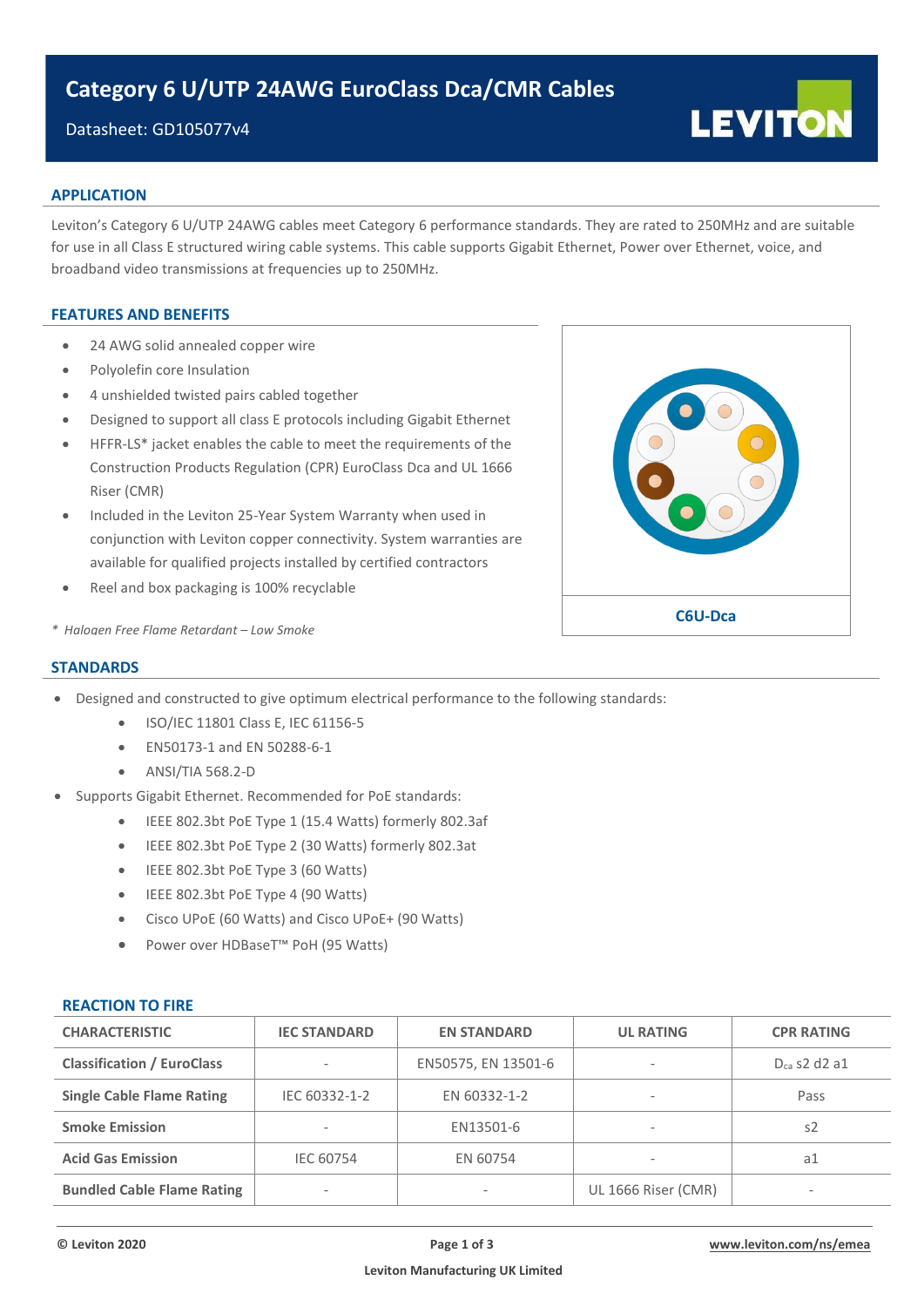# Datasheet: GD105077v4

## **PRIMARY ELECTRICAL PARAMETERS**

| <b>CHARACTERISTIC</b>                 | <b>SPECIFICATION</b>   | TYPICAL PERFORMANCE @ 20°C |  |  |
|---------------------------------------|------------------------|----------------------------|--|--|
| <b>Conductor Loop Resistance</b>      | Max 19 $\Omega$ / 100m | $16 \Omega / 100$ m        |  |  |
| <b>Conductor Resistance Unbalance</b> | Max $2%$               | 0.1%                       |  |  |
| <b>Insulation Resistance</b>          | $>5$ GO.km             | $>$ 50GΩ.km                |  |  |
| Dielectric Strength                   | 2500 Vdc/2secs         | Pass                       |  |  |

### **SECONDARY ELECTRICAL PARAMETERS**

| <b>CHARACTERISTIC</b>                   | <b>SPECIFICATION</b>                | TYPICAL PERFORMANCE @ 20°C |  |  |
|-----------------------------------------|-------------------------------------|----------------------------|--|--|
| <b>Velocity of Propagation</b>          | <534nsec/100m @ 100MHz              | 490nsec/100m @ 100MHz      |  |  |
| Delay Skew                              | Max 45nsec/100m @100MHz             | 30nsec/100m @ 100MHz       |  |  |
| <b>Mean Characteristic Impedance</b>    | $100\Omega$ +/- 5 $\Omega$ @ 100MHz | 100Ω ± 3Ω @ 100MHz         |  |  |
| <b>Transverse Conversion Loss (TCL)</b> | $\geq$ 50-10 $log(f)dB$             | 61dB @ 10MHz               |  |  |

## **ELECTRICAL PERFORMANCE**

| <b>Frequency (MHz)</b>             |          | 1    | 4    | 10   | 20   | 100  | 200  | 250  |
|------------------------------------|----------|------|------|------|------|------|------|------|
| <b>Insertion Loss</b><br>(dB/100m) | Standard | 2.0  | 3.8  | 6.0  | 8.5  | 19.9 | 29.0 | 32.8 |
| NEXT (dB)                          | Standard | 75.3 | 66.3 | 60.3 | 55.8 | 45.3 | 40.8 | 39.3 |
| <b>PSNEXT</b> (dB)                 | Standard | 72.3 | 63.3 | 57.3 | 52.8 | 42.3 | 37.8 | 36.3 |
| $ACR-F$ ( $dB$ )                   | Standard | 67.8 | 58.0 | 50.0 | 44.0 | 30.0 | 24.0 | 22.0 |
| <b>PSACR-F (dB)</b>                | Standard | 64.8 | 55.0 | 47.0 | 42.0 | 27.0 | 21.0 | 19.0 |
| <b>Return Loss (dB)</b>            | Standard | 20.0 | 23.0 | 25.0 | 25.0 | 20.1 | 18.0 | 17.3 |

• *The standard values shown are the most demanding taken from across the relevant IEC, TIA and EN specifications. These standards values are the maximum permittable for Insertion loss and the minimum permittable for other parameters.*

### **INSTALLATION**

| <b>Temperature</b> (Installation)      | $0^{\circ}$ C to +50 $^{\circ}$ C  | <b>Min Bend Radius (Installation)</b> | 8 x Outer diameter |
|----------------------------------------|------------------------------------|---------------------------------------|--------------------|
| <b>Temperature</b> (Operation)         | $-20^{\circ}$ C to $+60^{\circ}$ C | Min Bend Radius (Operation)           | 4 x Outer Diameter |
| <b>Max Tensile Load (Installation)</b> | 10 <sub>kg</sub>                   | <b>Field Test NVP Value</b>           | 0.68               |
| <b>Segregation Class</b>               | Class B                            |                                       |                    |